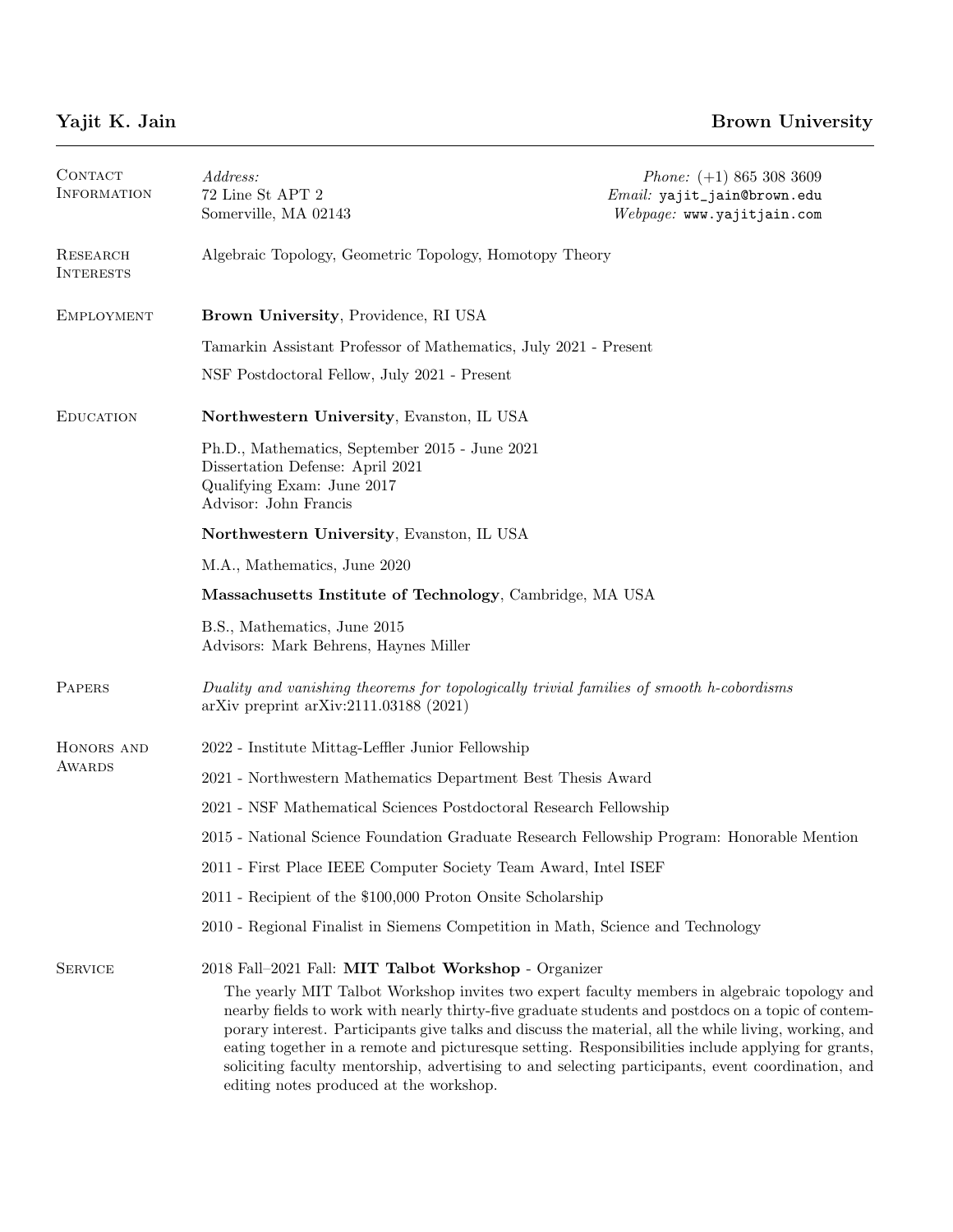|                      | 2019 Winter-2020 Spring: NUMath Directed Reading Program - Founder and Organizer                                                                                                                                                                                                                   |  |  |
|----------------------|----------------------------------------------------------------------------------------------------------------------------------------------------------------------------------------------------------------------------------------------------------------------------------------------------|--|--|
|                      | This program pairs undergraduate students with graduate student mentors to read mathemat-<br>ics outside of the traditional classroom setting. Responsibilities include reading undergraduate<br>applications, recruiting graduate student mentors, and tailoring syllabi for individual projects. |  |  |
|                      | 2017 Fall-2019 Spring: Northwestern Math Graduate Student Seminar - Organizer                                                                                                                                                                                                                      |  |  |
|                      | The weekly graduate student seminar invites graduate students to speak on ongoing research and<br>topics of interest. Responsibilities include recruiting speakers and scheduling talks.                                                                                                           |  |  |
| <b>SEMINAR TALKS</b> | Topologically Trivial Families of Smooth h-Cobordisms<br>MIT Topology Seminar<br>2022 May                                                                                                                                                                                                          |  |  |
|                      | Topologically Trivial Families of Smooth h-Cobordisms<br>Higher Algebraic Structures in Algebra, Topology, and Geometry semester program<br>Institute Mittag-Leffler<br>2022 January                                                                                                               |  |  |
|                      | Topologically Trivial Families of Smooth h-Cobordisms<br>Brandeis University Topology Seminar<br>2021 October                                                                                                                                                                                      |  |  |
|                      | Fiberwise Poincaré-Hopf Theory and Exotic Smooth Structures on Manifold Bundles<br>University of Chicago Topology Seminar<br>2021 January                                                                                                                                                          |  |  |
|                      | Fiberwise Poincaré-Hopf Theory and Exotic Smooth Structures on Manifold Bundles<br>University of Texas at Austin Junior Geometry Seminar<br>2020 December                                                                                                                                          |  |  |
|                      | Fiberwise Poincaré-Hopf Theory and Exotic Smooth Structures on Manifold Bundles<br>Johns Hopkins University Topology Seminar<br>2020 December                                                                                                                                                      |  |  |
|                      | Fiberwise Poincaré-Hopf Theory and Exotic Smooth Structures on Manifold Bundles<br>Northwestern University Topology Seminar<br>2020 October                                                                                                                                                        |  |  |
| CONFERENCES          | 2022 Higher Algebraic Structures in Algebra, Topology, and Geometry - Institute Mittag-Leffler                                                                                                                                                                                                     |  |  |
| ATTENDED             | 2021 Talbot Workshop, Ambidexterity in Chromatic Homotopy Theory - Plymouth, MA                                                                                                                                                                                                                    |  |  |
|                      | 2021 Viva Talbot! Workshop                                                                                                                                                                                                                                                                         |  |  |
|                      | 2019 HCM Workshop Automorphisms of Manifolds - Hausdorff Center for Mathematics                                                                                                                                                                                                                    |  |  |
|                      | 2019 Four Manifolds, Confluence of High and Low Dimensions - Fields Institute                                                                                                                                                                                                                      |  |  |
|                      | 2019 Talbot Workshop, Moduli Spaces of Manifolds - Brady, Texas                                                                                                                                                                                                                                    |  |  |
|                      | 2018 Homotopy Harnessing Higher Structures Program - Newton Institute, University of Cambridge                                                                                                                                                                                                     |  |  |
|                      | 2018 Young Topologists Meeting - University of Copenhagen                                                                                                                                                                                                                                          |  |  |
|                      | 2018 Seminaire de mathematiques superieures, Derived Geometry and Higher Categorical Structures<br>in Geometry and Physics - Fields Institute                                                                                                                                                      |  |  |
|                      | 2017 Topological and Geometric Methods in QFT - Montana State University                                                                                                                                                                                                                           |  |  |
|                      | 2017 Floer Homology and Homotopy Theory Summer School + Conference - UCLA                                                                                                                                                                                                                          |  |  |